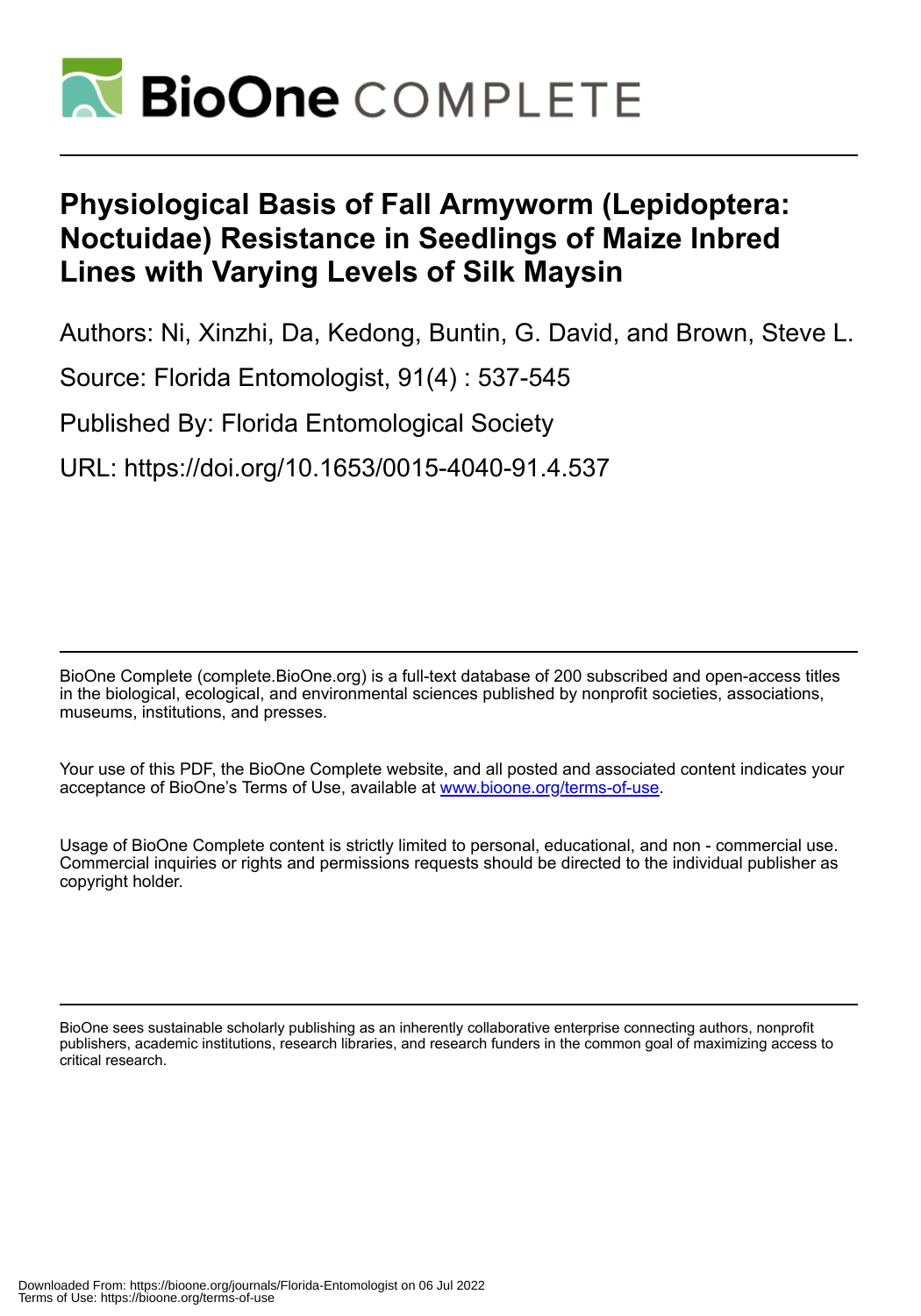## PHYSIOLOGICAL BASIS OF FALL ARMYWORM (LEPIDOPTERA: NOCTUIDAE) RESISTANCE IN SEEDLINGS OF MAIZE INBRED LINES WITH VARYING LEVELS OF SILK MAYSIN

XINZHI NI, KEDONG DA<sup>1</sup>, G. DAVID BUNTIN<sup>1</sup> AND STEVE L. BROWN<sup>2</sup> USDA-ARS, Crop Genetics and Breeding Research Unit, Tifton, GA 31793-0748

1 Department of Entomology, University of Georgia, Griffin, GA 30223-1797

2 Department of Entomology, University of Georgia, Tifton, GA 31793-0748

#### ABSTRACT

To assess both foliage- and ear-feeding insect resistance in the same maize inbred lines, fall armyworm, *Spodoptera frugiperda* (J. E. Smith) (Lepidoptera: Noctuidae) resistance at the seedling stage was examined in 6 corn inbred lines, including 4 CIMMYT maize inbred lines (CML333, CML335, CML 336, and CML338) with varying levels of silk maysin that confers corn earworm, *Helicoverpa zea* (Boddie), resistance and controls (fall armyworm-resistant Mp708 and susceptible AB24E). Fall armyworm injury rating and chlorophyll content were examined under greenhouse and field conditions. Plant height, plant stem circumference, and photosynthesis-related measurements were recorded on uninfested and infested plants only under greenhouse conditions. Injury ratings on CML333, CML336, and CML338 (with a range of low to high levels of silk maysin) were the same as for the resistant control (Mp708), and were significantly lower than for the susceptible control AB24E and CML335 (without silk maysin). Plant height, plant stem circumference, and chlorophyll content varied among the 6 inbred lines, but were not consistently correlated to resistance at the seedling stage. Photosynthetic rate was negatively affected by injury in AB24E, CML333, CML335, and CML336, but not affected in CML338 and Mp708. The reduction in photosynthetic rate of fall armyworm-susceptible AB24E, and in resistant CML333 and CML336 indicated that insect resistance in CML333 and CML336 might not be related to photosynthetic rate. At the same time, the data suggest that CML338 and Mp708 were tolerant to herbivory because no difference in either photosynthetic rate or photosynthetic capacity was detected in either inbred line between uninfested and injured corn seedlings. Further examination of photosynthetic capacity based on A/Ci and light response curves supported this resistance mechanism categorization. This experiment indicated that corn earworm-resistant corn inbred lines with varying levels of silk maysin could confer resistance to foliage-feeding fall armyworm at its seedling stage.

Key Words: CO<sub>2</sub> exchange rate, light response curve, A/Ci curve, host plant resistance, tolerance

#### RESUMEN

Para evaluar la resistencia de insectos que se alimentan del follaje y el elote en las mismas líneas endogámicas de maíz, la resistencia de la etapa de la plántula hacia el gusano cogollero, *Spodoptera frugiperda* (J. E. Smith) (Lepidóptero: Noctuidae) fue examinada en 6 líneas endogámicas de maíz, incluyendo 4 líneas endogámicas de maíz CIMMYT (CML333, CML335, CML 336 y CML338) con varios niveles de maysin en la seda que proveen resistencia y control contra el gusano del elote de maíz, *Helicoverpa zea* (Boddie), (Mp708 resistente al gusano cogollero y AB24E susceptible al gusano cogollero). La tasa del daño causado por el gusano cogollero y el contenido de clorofila fueron examinados bajo condiciones de invernadero y de campo. La altura de la planta, la circunferencia del tallo de la planta y medidas relacionadas con la fotosíntesis fueron registrados sobre plantas no infestadas y en plantas infestadas bajo condiciones en el invernadero. La tasa de daño sobre CML333, CML336 y CML338 (con bajos a altos niveles de maysin en la seda) fue igual que el control resistente (Mp708), y fue significativamente mas baja que en los controles susceptibles AB24E y CML335 (sin maysin en la seda). La altura de la planta, la circunferencia del tallo y el contenido de la clorofila varían entre las 6 líneas endogámicas, pero no fueron correlacionados consistentemente con la resistencia en la etapa de la plántula. La tasa fotosintética fue afectada negativamente por el daño en AB24E, CML333, CML335 y CML336, pero no afectada en CML338 y Mp708. La reducción en la tasa fotosintética de AB24E susceptible al gusano cogollero, y en las líneas resistentes, CML333 y CML336, indicó la posibilidad que la resistencia de los insectos en CML333 y CML336 no es relacionada con la tasa fotosintética. A la vez, los datos sugieren que CML338 y Mp708 son más tolerantes a las herbívoras por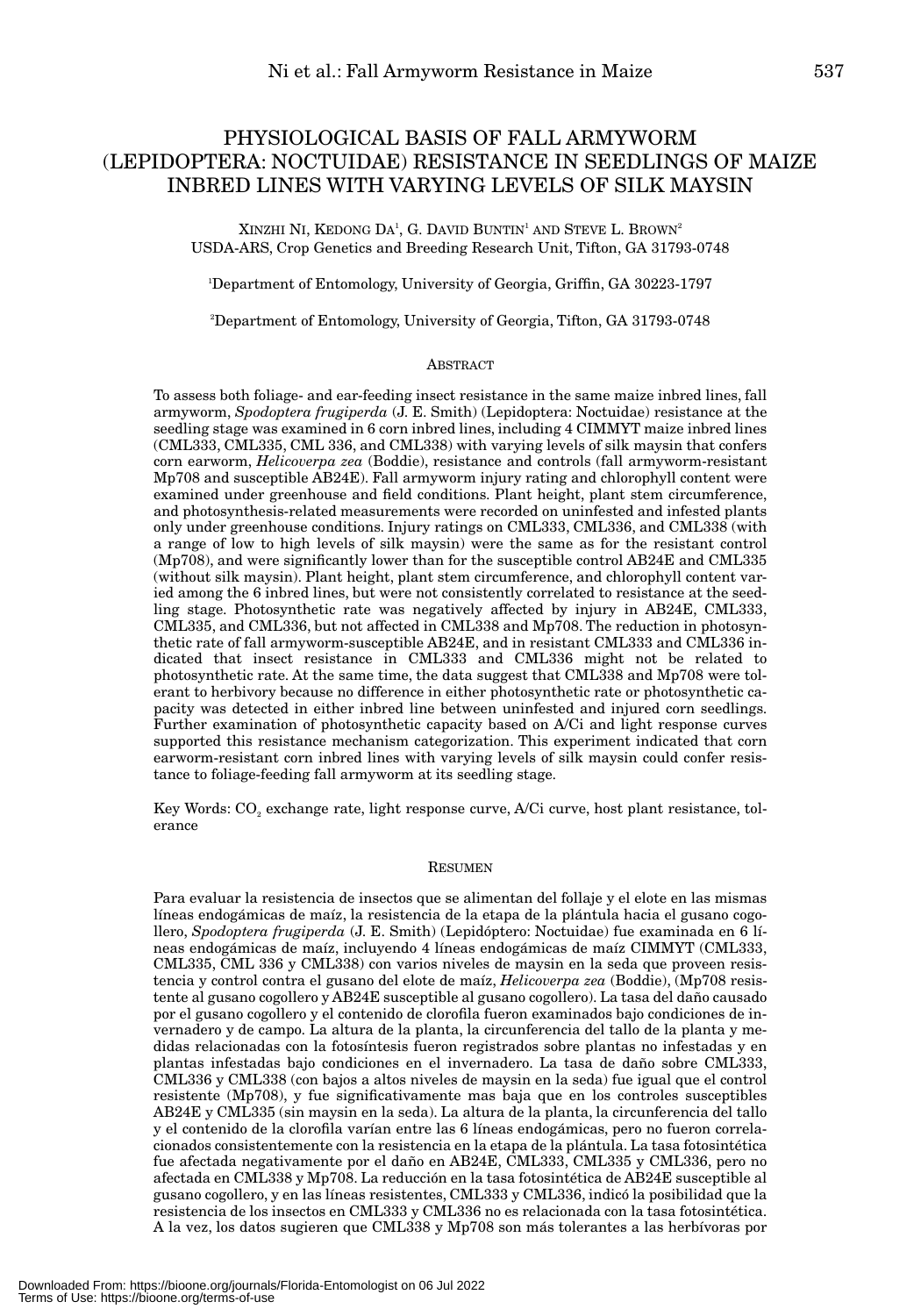que ninguna diferencia en la tasa fotosintética y la capacidad fotosintética fue detectada en ninguna de las dos líneas endogámicas entre las plántulas de maíz no infestadas versus en las plantas dañadas. Un examen adicional de la capacidad fotosintética basada sobre las curvas de A/Ci y la respuesta hacia la luz apoyó esta categorización del mecanismo de resistencia. Este experimento indicó que las líneas endogámicas de maíz resistentes a gusano del elote con niveles de maysin en la seda variables pueden proveer resistencia a los gusanos cogolleros que se alimentan del follaje en la etapa de la plántula.

Fall armyworm, *Spodoptera frugiperda* (J. E. Smith) (Lepidoptera: Noctuidae) is one of the most important whorl-feeding insect pests of corn production in the southeastern U.S. Corn resistance to *S. frugiperda* has been studied extensively, and a series of corn germplasm conferring *S. frugiperda* resistance has been developed at Mississippi State, MS (Brooks et al. 2007) and Tifton, GA (Wiseman et al. 1996) for corn production in the southern states. Although corn resistance to 2 whorl-feeding lepidopteran insects (i.e., fall armyworm and southwestern corn borer, *Diatraea grandiosella* Dyar (Lepidoptera: Crambidae)) has been examined previously (Abel & Adamczyk 2004; Brooks et al. 2007), multiple insect resistance to both whorl- and ear-feeding insects is not well understood. Only reports by Ni et al. (2007, 2008) have recently examined corn germplasm for multiple ear-feeding insect resistance. High levels of corn silk maysin has been considered an important phenotypic trait that confers ear-feeding corn earworm, *Helicoverpa zea* (Boddie), resistance in laboratory bioassays, but with varying levels of resistance under field conditions (Rector et al. 2002; Ni et al. 2008). However, it is still not clear whether inbred lines with varying levels of resistance to ear-feeding insects would confer whorl-feeding insect resistance.

In addition, physiological and biochemical mechanisms of whorl-feeding insect resistance in corn are not well understood. Several recent reports have examined the biochemical and physiological bases for insect resistance in both piercing-sucking and chewing insect pests on various crop plants. Oxidation and detoxification enzymes have been examined as biochemical bases for Russian wheat aphid, *Diuraphis noxia* (Mordvilko), resistance in wheat, barley and oat (Ni et al. 2001a; Ni & Quisenberry 2003), and chinch bug resistance in turf grasses (Franzen et al. 2007). Impact of both piercing-sucking and chewing insect herbivory on photosynthetic rate and photosynthesis capacity was examined to establish baseline information on the physiological basis of crop plants resistance to insect pests (Haile et al. 1999; Macedo et al. 2003; Peterson et al. 2004; Franzen et al. 2007; Macedo et al. 2007). In addition, *D. noxia*-elicited changes in photosynthetic pigments were also assessed to unravel the underlying mechanisms of aphidelicited leaf chlorosis and photosynthetic pigment losses (Ni et al. 2001b; Ni et al. 2002; Heng-Moss et al. 2003).

Thus, we examined the possibility of identifying multiple insect resistance/susceptibility over multiple growth stages of the corn plants. We examined *S. frugiperda* resistance at whorl (V6) stage in 4 corn inbred lines from CIMMYT (CML333, CML335, CML336, and CML338) with varying levels of corn silk maysin with *S. frugiperda*-susceptible (AB24E) and resistant (Mp708) corn inbred lines as controls. Both greenhouse and field artificial infestations of the corn seedlings with *S. frugiperda* neonates were conducted. The objectives of this study were: (1) to determine *S. frugiperda* resistance in seedlings of the four CML inbred lines with varying silk maysin levels; and (2) to elucidate the physiological basis for fall armyworm resistance and/or susceptibility in these 6 corn inbred lines using photosynthetic measurement data.

## MATERIALS AND METHODS

### Plants and Insects

Six maize inbred lines were used, including 4 CIMMYT inbred lines (CML333, CML335, CML336, and CML338), and Mp708 and AB24E as resistant and susceptible controls, respectively, (Brooks et al. 2007; Ni et al. 2008). The silk maysin levels in CML333, CML335, CML336 were 0.17, 0, 0.07%, respectively, of its fresh silk weight (Ni et al. 2008), and the maysin level in CML338 was 0.48% of its fresh silk weight (unpublished data). All fall armyworm neonates used in this study were from a laboratory colony maintained in the Insectary in the Crop Protection and Management Unit, USDA-ARS, Tifton, Georgia.

### Artificial Insect Infestation and Damage Rating

Experimental plants used in the greenhouse study were infested individually with 0 or 5 *S. frugiperda* neonates for each of the inbred line entries when the plants were at the 6-leaf (V6) stage. All plants in the field experimental plots were planted in a single-row plot 3 m in length, and were infested with 15-20 *S. frugiperda* neonates/plant, with the protocol by Davis et al. (1996). The insect injury ratings were conducted 7 and 14 d after the infestation with a scale of 1-9 as described by Davis et al. (1992) and Smith et al.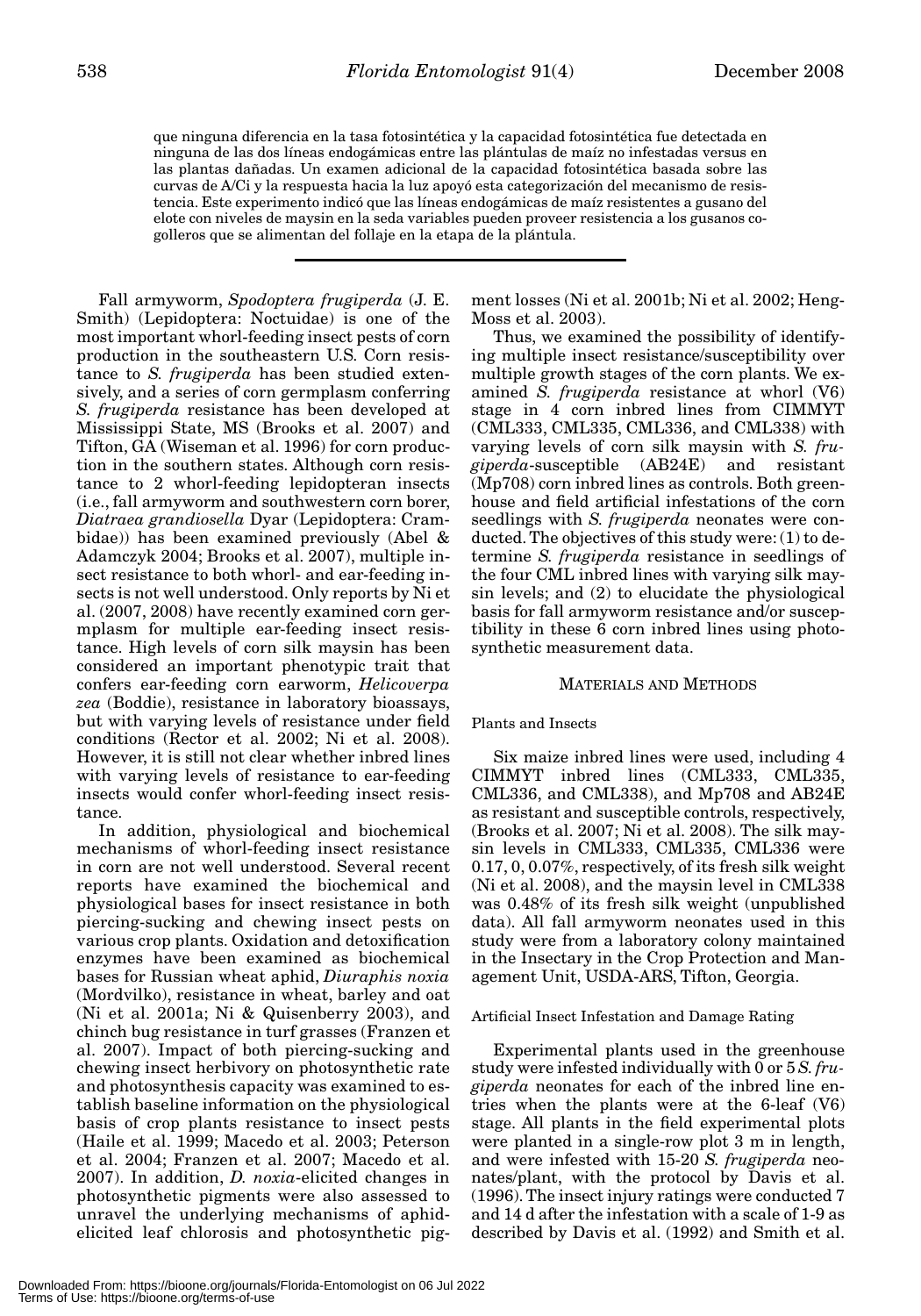$(1994)$ . Briefly,  $1 = no$  damage or few pinholes;  $2 =$ few short holes on several leaves; 3 = short holes on several leaves; 4 = several leaves with short holes and a few long lesions;  $5 =$  several holes with long lesions;  $6 =$  several leaves with lesions  $<$ 2.5 cm; 7 = long lesions common on one half of the leaves; 8 = long lesions common on one half to two thirds of leaves; and  $9 = \text{most leaves with long le-}$ sions. While insect injury was rated by individual plants in the greenhouse study, injury rating under field conditions was recorded as the mean for all plants in an experimental plot.

## Plant Height, Stem Circumference, and Leaf Chlorophyll Content

Height and circumference of corn plants were measured after the injury rating to assess the impact of insect injury on plant vegetative growth in the greenhouse study. Chlorophyll content of experimental plants in both greenhouse and field experiments was measured with a SPAD-502 chlorophyll meter (Konica Minolta Sensing, Inc., Osaka, Japan) on the top expanded leaf with leaf collar of the plants. Leaf chlorophyll content ( $\mu$ mol m<sup>-2</sup>) was calculated according to a standard curve generated for this chlorophyll meter (i.e., chlorophyll ( $\mu$ mol m<sup>-2</sup>) =  $10^{(M^{\wedge} 0.261)}$ , where M is the chlorophyll meter reading (Markwell et al. 1995). While only chlorophyll content of the infested plants was measured for the field experiment, chlorophyll content of all experimental plants (both infested and uninfested plants) was measured in the greenhouse experiments.

## Photosynthetic Measurements

Photosynthesis-related parameters were measured on the plants used in the greenhouse study. The photosynthesis rate (also known as CO2 exchange rate) of *S. frugiperda*-infested and control plants was assessed with a LI-6400R portable photosynthesis system (LI-COR Inc., Lincoln, NE). In addition, the photosynthetic capacity of the infested and control plants was assessed with  $CO<sub>2</sub>$  (or A/Ci) and light response curves. Because corn is a  $C_4$  plant, the following parameters were used for the light and  $CO<sub>2</sub>$  response curves. A light response curve was generated by the gas exchange rates measured at light intensities at 2000, 1500, 1000, 500, 200, 100, 50, 20, 0 µmol photons m<sup>-2</sup> s<sup>-1</sup>, with a constant  $CO<sub>2</sub>$  concentration (400 ppm), whereas the  $CO<sub>2</sub>$  response curve (also known as assimilation rate plotted against intercellular  $CO<sub>2</sub>$  concentration, or  $A/C<sub>i</sub>$  curve) was generated by the gas exchange rates measured at CO<sub>2</sub>concentrations at 400, 300, 200, 100, 0, 400, 400, 600, 800 ppm, with a constant light intensity of 1500 µmol photons  $m^2 s^1$ .

Experimental Design and Data Analysis

The field experiment utilized a randomized complete block design with 6 corn-inbred lines as the treatments. The greenhouse experiment was conducted with the individual plant as an experimental unit. The greenhouse study was a  $6 \times 2$ factorial experiment that utilized a randomized complete block design with 3 replications (blocks). Two trials of the experiment were conducted. All insect damage ratings and plant parameters were analyzed by the PROC MIXED procedure and the means were separated by Fisher's protected LSD test ( $\alpha$  = 0.05) (SAS Institute 2003). Both A/Ci and light response curves were established with a polynomial regression model in Sigma Plot® (version 8.02A) software (SYSTAT, Richmond, CA) at 7 and 14 d after infestation.

## RESULTS AND DISCUSSION

## Injury Ratings and Chlorophyll Content

Field injury ratings were significantly different among the 6 maize inbred lines at both 7 d (*F*  $= 6.1, df = 5, 17; P = 0.002$  and 14 d ( $F = 11.6, df$ )  $= 5, 17; P = 0.0001$  (Figs. 1A, B). The injury ratings of CML333, CML336, and CML338 were the same as the resistant control, Mp708, and consistently lower than the susceptible control AB24E. In contrast, the injury rating of CML335 was not different from the susceptible control. Chlorophyll content measurements 14 d after infestation were significantly different among infested plants (*F* = 9.2, *df* = 5, 201; *P* = 0.0001). Leaf chlorophyll content in the injured CML338 and Mp708 leaves was significantly higher than AB24E and CML333 (Fig. 1C).

In addition to the injury ratings differing between uninfested and infested plants (*F* = 1143.6,  $df = 1$ , 199;  $P = 0.0001$  in the greenhouse study, injury ratings were significantly different among inbred lines ( $F = 3.7$ ,  $df = 5$ , 199;  $P = 0.0033$ ). Injury ratings differed between the 7 d and 14 d infestation durations ( $F = 7.0$ ,  $df = 1$ , 199;  $P =$ 0.0089) and the two-way and three-way interactions (*P* < 0.01). Thus, all injury rating data were separately presented by the s so much, once again.se a issue for your recital or not. phone:229- 387-0852.infestation durations (Figs. 2A, B). When injury ratings were compared at 7 d after infestation, higher injury occurred on AB24E than on CML333, CML336, CML338, and Mp708 (Fig. 2A). This result was consistent with the field screening data. However at 14 d, injury on AB24E was not different from CML333, CML336, and CML338 (Fig. 2B). Leaf chlorophyll content was significantly different among inbred lines  $(F =$ 7.8,  $df = 5$ , 200;  $P = 0.0001$ ), but not affected by either infestation type or infestation duration, or by any of the two- or three-way interactions among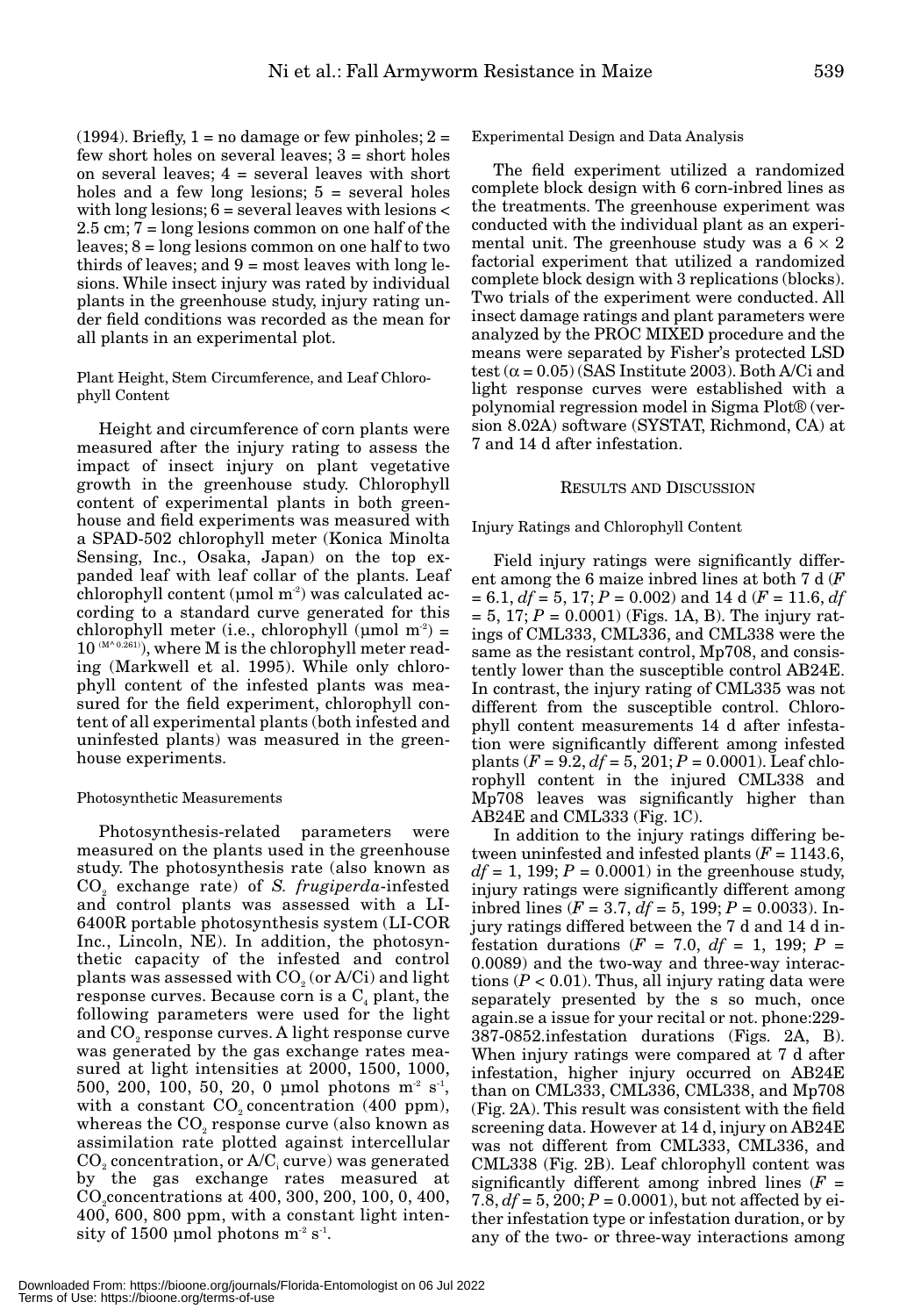6

4

 $\overline{2}$ 

 $\theta$ 

8

AB<sub>24</sub>E

CML333

CML335

a

CML336

CML338

Mp708

B

A



FAW damage rating (scale of 1-9) 6 abc b bc ċ 4  $\overline{2}$  $\overline{0}$ Mp708 AB24E CML333 CML335 CML336 CML338 C 300 Y DChlorophyll centent (umol m<sup>2</sup>) ab a bc cd 200 100  $\theta$ AB24E CML333 CML335 CML336 CML338 Mp708 Corn inbred line Fig. 2. Greenhouse evaluation of fall armyworm re-

Fig. 1. Field assessment of fall armyworm resistance in the 6 selected corn inbred lines. (A) Damage rating 7 d after infestation; (B) Damage rating 14 d after infestation; (C) Leaf chlorophyll content on damaged leaves 14 d after infestation. Means followed by the same letter are not significantly different, Fisher's protected LSD test ( $\alpha$  = 0.05).

sistance on 6 selected corn inbred lines. (A) Damage rating 7 d after infestation; (B) Damage rating 14 d after infestation; (C) Leaf chlorophyll content means from the pooled data collected at 7 and 14 d after infestation. Means followed by the same letter are not significantly different, Fisher's protected LSD test ( $\alpha$  = 0.05).

the inbred lines, infestation types, and infestation durations  $(P > 0.05)$ . Thus, the chlorophyll data were combined and compared only among inbred lines (Fig. 2C). In contrast to the field chlorophyll data (Fig. 1C), chlorophyll content of AB24E and Mp708 was significantly higher than CML333 and CML338. Both field and greenhouse data showed that CML333, CML336, CML338, and Mp708 were resistant to fall armyworm injury compared to AB24E, although the injury ratings varied between the field and greenhouse evaluation results.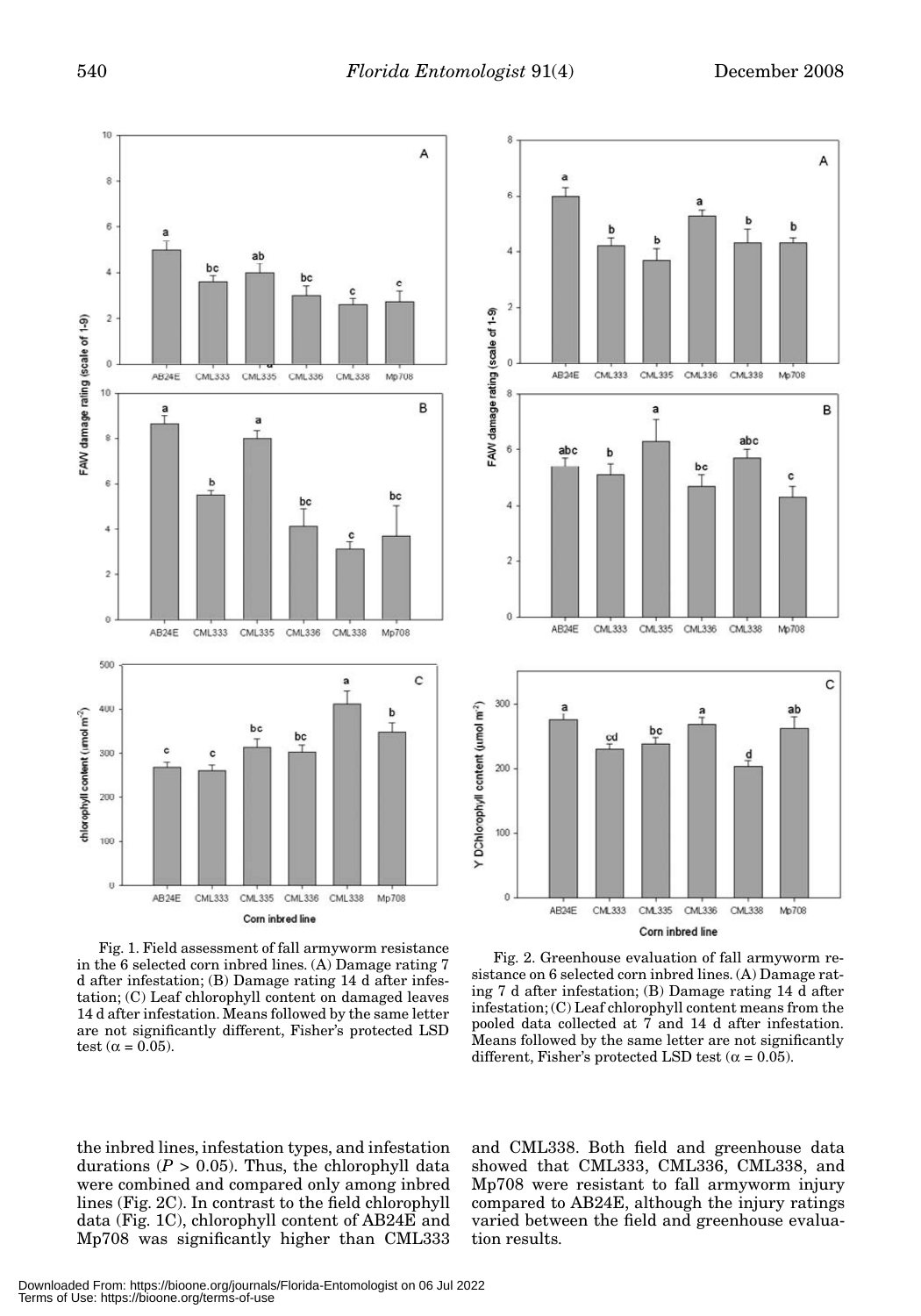Plant Height, Stem Circumference, and Photosynthesis Measurements

Plant height was significantly different among inbred lines ( $F = 16.0$ ,  $df = 5$ , 220;  $P = 0.0001$ ), between uninfested and injured plants  $(F = 75.3, df)$  $= 1, 220; P = 0.0001$ , and between 7 and 14-d infestation durations ( $F = 62.0, df = 1, 220; P =$ 0.0001). Plant height was significantly affected by infestation duration x infestation type interaction (*F* = 9.7, *df* = 1, 220; *P* = 0.0021). Plant height 7 d after infestation was significantly different among uninfested lines, but not among infested lines (Fig. 3 A). Plant height of uninfested AB24E, Mp708, and CML338 were significantly greater than CML333, CML335, and CML336. Larval infestation significantly reduced plant height in all entries except CML335.

Plant height 14 d after infestation was significantly affected by infestation types  $(F = 36.0, df =$ 1, 120; *P* = 0.0001), inbred lines (*F* = 19.0, *df* = 5, 122;  $P = 0.0008$ , and inbred line by infestation type interactions  $(F = 4.7, df = 5, 120; P = 0.0005)$ . Furthermore, uninfested AB24E and CML338 plants were significantly taller than Mp708, CML333, CML335, and CML336 plants (Fig. 3B). In contrast, infested CML338 plants were the tallest and CML336 plants were the shortest (Fig. 3B), which suggested that CML338 was tolerant to the fall armyworm feeding injury.

Stem circumference was significantly different among inbred lines ( $F = 13.0$ ,  $df = 5$ , 220;  $P =$ 0.0001), and between infestation durations  $(F =$ 62.0,  $df = 1$ , 220;  $P = 0.0001$ ), but not affected by infestation types ( $F = 0.43$ ,  $df = 1$ , 220;  $P =$ 0.5134). None of the two-way or three-way interactions were significant  $(P > 0.05)$ . Thus, data of both infestation types were pooled and compared between infestation durations (Fig. 3C). Stem circumference of AB24E, Mp708, and CML335 was significantly greater than that of CML333 7 d after infestation, while 14 d after infestation stem circumference of AB24E and Mp708 was greater than that of CML333, CML335, and CML338 (Fig. 3C). The height and stem circumference of the infested plants indicated that in general, plant height was negatively affected but stem circumference was not affected by fall armyworm infestation.

### Photosynthetic Rate Measurements

Survey measurement of photosynthetic rate was significantly different among inbred lines (*F*  $= 4.8, df = 5, 198; P = 0.0003$ , and between infestation types  $(F = 31.0, df = 1, 198; P = 0.0001)$ . The photosynthetic rate of experimental plants was affected by 3 two-way interactions (i.e., inbred line by infestation type  $(F = 2.3, df = 5, 198; P = 1)$ 0.0486), inbred line by infestation duration  $(F =$ 3.2,  $df = 5$ , 198;  $P = 0.0092$ ), and infestation type



Fig. 3. Effect of fall armyworm infestation on plant growth parameters in the greenhouse study. (A) Plant height (cm) 7 d after infestation; (B) Plant height (cm) 14 d after infestation; (C) Stem circumference (cm) on uninfested and injured plants. Bars of the same type with the same letter (a-c for uninfested, or A-D for infested) are not significantly different, Fisher's protected LSD test ( $\alpha$  = 0.05). The \* or \*\* between uninfested and injured plants within a germplasm entry denotes a significant difference at  $\alpha = 0.05$  or  $\alpha = 0.01$ , respectively.

by infestation duration ( $F = 13.7$ ,  $df = 1$ , 198;  $P =$ 0.0003)). The three-way interaction was not significant  $(P > 0.05)$ . In contrast to the plant height and stem circumference data, photosynthesis rate was not affected by either infestation duration or the three-way interaction of inbred line by infes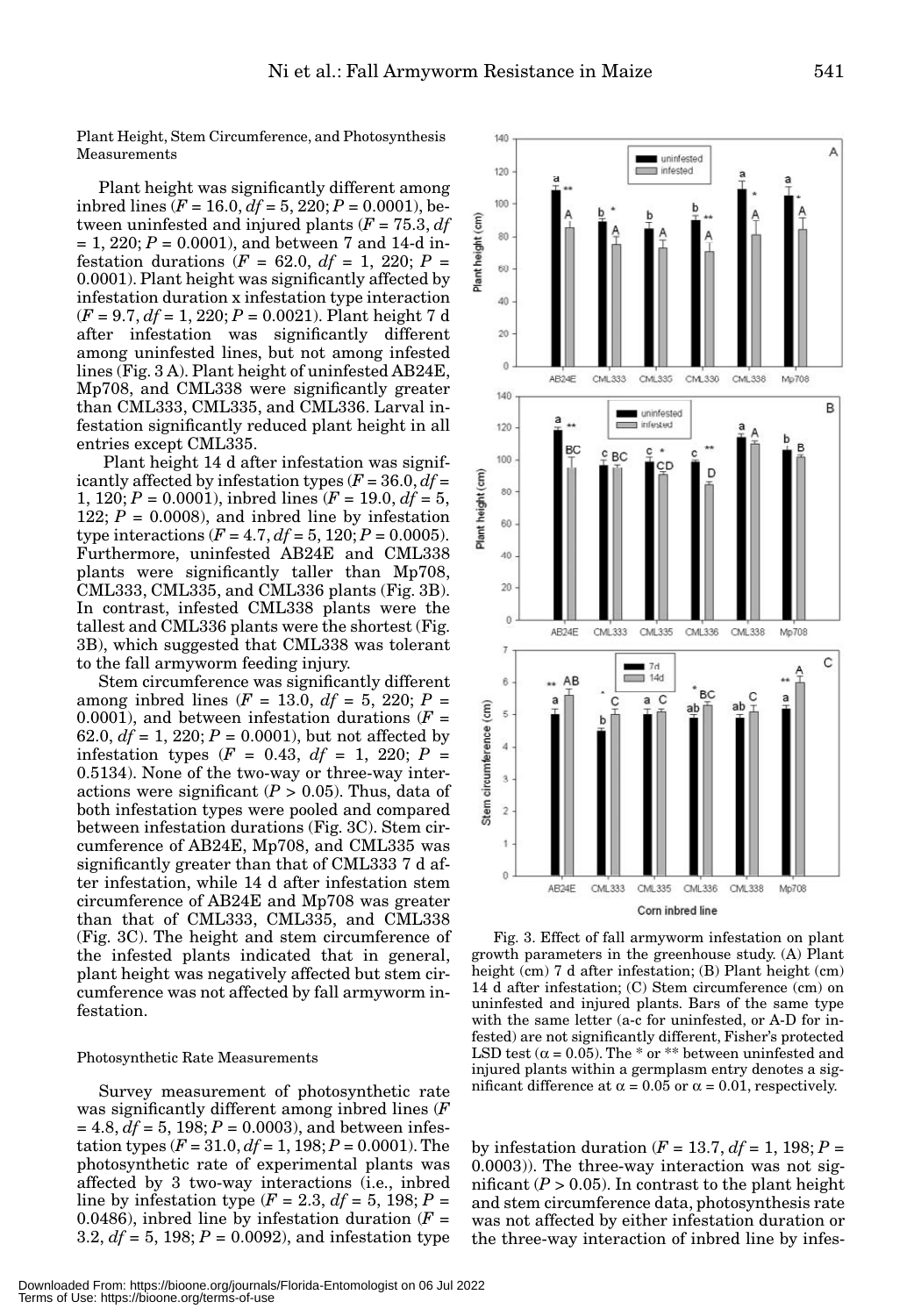tation type by infestation duration  $(P > 0.05)$ . Thus, the photosynthesis rate data of both 7 and 14 d measurements were combined and presented in pairs with infestation types (Fig. 4). Photosynthetic rate of uninfested plants was not significantly different  $(F = 1.7, df = 5, 100; P = 0.1414)$ among inbred lines, whereas the photosynthetic rate of injured plants was different  $(F = 6.3, df =$ 5,  $106; P = 0.0001$ ). Mp708 had the highest photosynthetic rate, while CML335 showed the lowest photosynthetic rate (Fig. 4). Such variation in photosynthetic rate among the corn seedlings with less foliar injury suggested that the corn-inbred lines might possess different physiological mechanisms that confer varying levels of resistance. Furthermore, irrespective of resistance, insect injury significantly reduced photosynthetic rate in AB24E, CML333, CML335, and CML336, but had no effect on photosynthetic rate in CML338 and Mp708 (Fig. 4). The results suggested that the last 2 inbred lines were tolerant to fall armyworm feeding injury.

#### Photosynthetic Capacity Measurements

Based on the injury rating data collected from the field and greenhouse experiments, 5 inbred lines (Mp708 and AB24E controls plus 3 CIM-MYT lines with low injury ratings, CML333, CML336, and CML338) were selected to assess the impact of infestation on the photosynthetic capacity of the plants. Photosynthetic capacity was assessed with  $CO<sub>2</sub>$  (or  $A/Ci$ ) and light response curves. Insect injury significantly reduced the light-harvesting capacity of AB24E 7 d (Fig. 5A), but not 14 d after infestation, nor were



Fig. 4. Photosynthetic rates of uninfested control and fall armyworm-injured corn plants from the 6 inbred lines. Bars of the same type with the same letter (a-c for uninfested, or A-D for infested) are not significantly different, Fisher's protected LSD test ( $\alpha = 0.05$ ). The \* or \*\* between uninfested and injured plants within a germplasm entry denotes a significant difference at  $\alpha = 0.05$  or  $\alpha = 0.01$ , respectively.



Fig. 5. Light response curves of uninfested and the fall armyworm-injured plants 7 d after infestation. (A) AB24E (susceptible control); (B) CML333 (with moderate level of silk maysin, 0.17% of fresh silk weight); and (C) CML336 (with low level of silk maysin, 0.07% of fresh silk weight).

the A/Ci curves of AB24E affected 7 or 14 d after infestation. Thus, the reduction of photosynthetic rate in AB24E might be the result of the reduction of light-harvesting capacity (or the light reaction) of the photosynthesis process, but not the carbon assimilation (or the dark reaction) process. In contrast, CML333 showed an increase in photosynthetic rate in injured plants at high light intensity ( $> 1000$  photons m<sup>-2</sup> s<sup>-1</sup>) 7d after infestation (Fig. 5B). There was no difference in A/Ci curves 7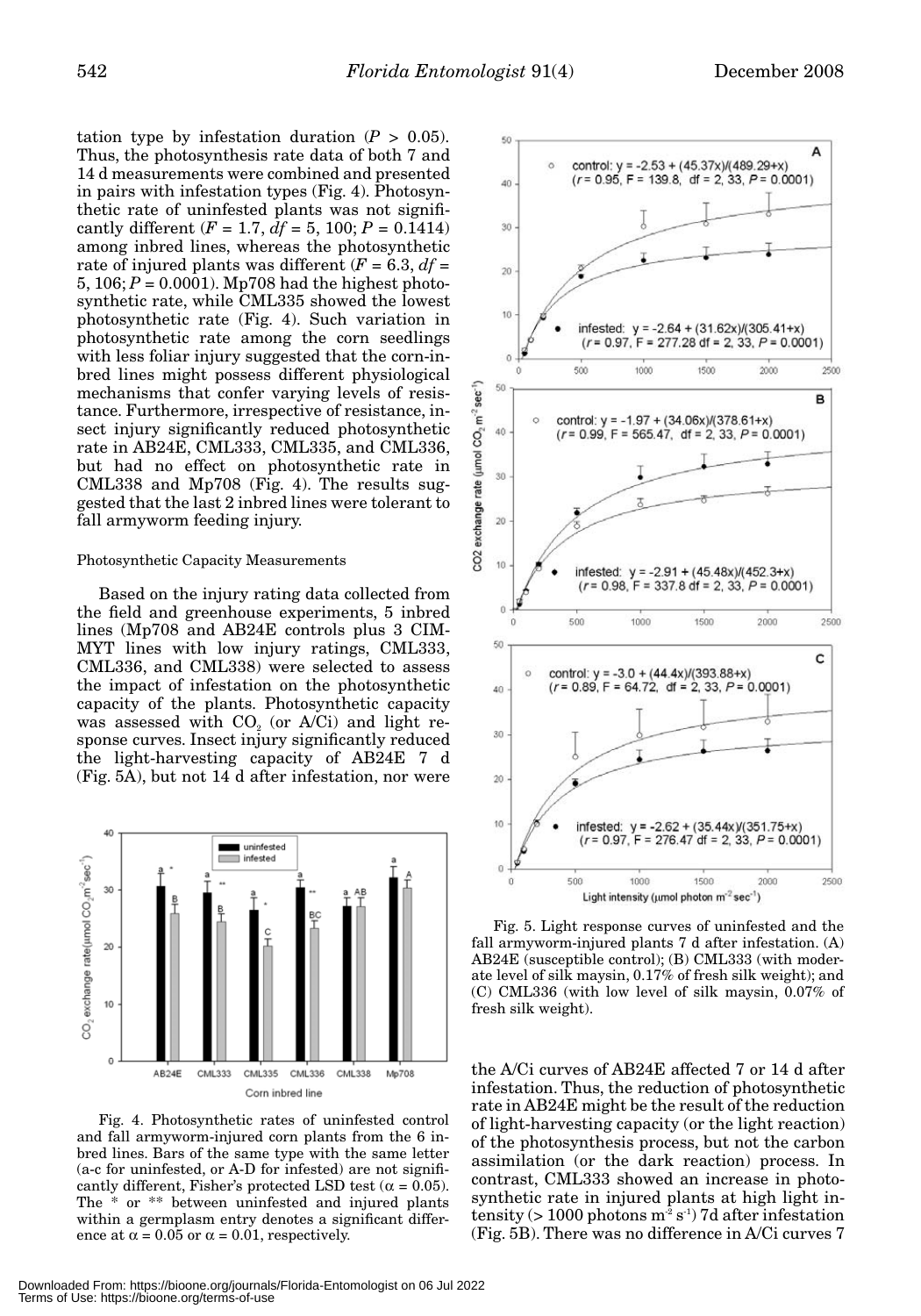or 14 d after infestation. Although CML336 showed significantly lower injury ratings than AB24E, the A/Ci and light response curves were very similar between AB24E and CML336 (Fig. 5C).

The reduction of photosynthetic capacity in the inbred lines with low injury ratings might indicate that plants reduced their growth and increased their biosynthesis of secondary metabolites to defend against insect herbivory. Thus CML333 and CML336 might possess antibiotic resistance to insect feeding. Significant reduction in photosynthetic rate in injured susceptible plants with high injury ratings (i.e., AB24E, and CML335), and CML333, CML 335, and CML336 seedlings was similar to the previous findings in *D. noxia*-injured wheat leaves (Haile et al. 1999), and common smut (*Ustilago maydis* L.)-infected maize leaves (Horst et al. 2006). It is intriguing that a significant photosynthetic rate reduction occurred in insect-susceptible, and some but not all insect-resistant crop plants. Thus, the findings suggested that photosynthesis might not be directly related to these insect-resistant inbred lines with reduced photosynthetic rate, as shown by the susceptible inbred AB24E.

In contrast, A/Ci and light response curves of CML338 were different from AB24E, CML333, and CML336. The A/Ci curves 7 and 14 d after infestation showed that injured plants increased photosynthetic rate in response to the change in CO<sub>2</sub> levels compared with control plants (Figs. 6A, B), which suggested that plants were tolerant to insect feeding by compensatory growth. In addition, the light response curves of CML338 showed no difference 7 or 14 d after infestation (Figs. 6C, D), which indicated that injury had no effect on the light-harvesting capacity of CML388 seedlings. This was opposite to the findings of CML333 and CML336 as shown in Figs. 5A and B. Using the combination of the photosynthetic survey data (Fig. 4) and the A/Ci and light response curve data (Figs. 5 and 6), we conclude that CML338 seedlings were tolerant to injury, but the resistance in CML333 and CML336 might not be directly related to plant photosynthesis.



Fig. 6. Photosynthetic capacity measurement of the inbred line CML338 (with high level of silk maysin, 0.48% of fresh silk weight). A/Ci (or  $CO<sub>2</sub>$  response) curves recorded 7 (A) and 14 d (B) on uninfested (empty circle) and fall armyworm-injured plants (filled circle), respectively; and light response curves recorded 7 (C) and 14 d (D) on uninfested and fall armyworm-injured plants, respectively.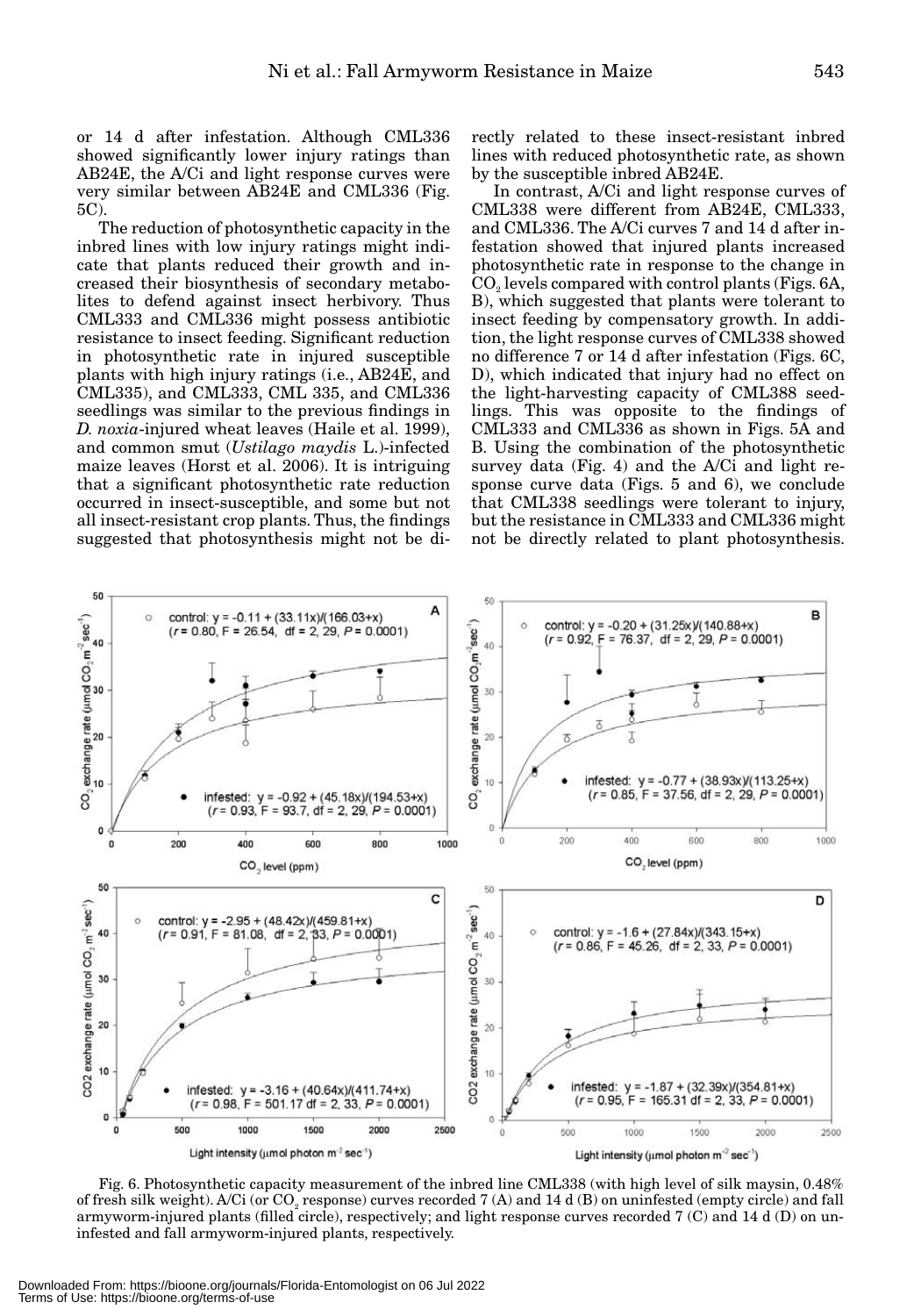The correlation between insect resistance and plant secondary metabolites (e.g., chlorogenic acids) needs to be further examined. Furthermore, neither the A/Ci nor light response curves of Mp708 were different between uninfested and injured plants 7 or 14 d after infestation, which indicated that Mp708 might be tolerant to the injury as well.

In summary, the current study showed that the inbred lines CML333 (with moderate silk maysin), CML336 (with low silk maysin) and CML338 (with high silk maysin) were resistant to fall armyworm feeding at the seedling stage, and CML335 (without silk maysin) was susceptible. The findings indicate that multiple insect resistance across multiple growth stages of corn plants is promising, and merits further detailed reciprocal examinations between plant growth stages. Fall armyworm resistance in CML333 and CML336 was not directly related to photosynthesis, because the reduction in photosynthetic rate is similar to the susceptible control. At the same time, CML338 and Mp708 were categorized as tolerant to insect herbivory because uninfested and injured plants showed no differences in either survey measurements of photosynthetic rate, light response curves, or photosynthetic rate in the A/Ci curves.

### ACKNOWLEDGMENTS

Mention of trade names or commercial products in this article is solely for the purpose of providing specific information and does not imply recommendation or endorsement by the U. S. Department of Agriculture. We thank David G. Riley and Yigen Chen (Department of Entomology, University of Georgia-Tifton) for critical reviews of the earlier version of the manuscript.

## REFERENCES CITED

- ABEL, C. A., AND J. J. ADAMCZYK, JR. 2004. Relative concentration of Cry1A in maize leaves and cotton bolls with diverse chlorophyll content and corresponding larval development of fall armyworm (Lepidoptera: Noctuidae) and southwestern corn borer (Lepidoptera: Crambidae) on maize whorl leaf profiles. J. Econ. Entomol. 97: 1737-1744.
- BROOKS, T. D., B. S. BUSHMAN, W. P. WILLIAMS, M. D. MCMULLEN, AND P. M. BUCKLEY. 2007. Genetic basis of resistance to fall armyworm (Lepidoptera: Noctuidae) and southwestern corn borer (Lepidoptera: Crambidae) leaf-feeding damage in maize. J. Econ. Entomol. 100: 1470-1475.
- DAVIS, F. M., S. S. NG, AND W. P. WILLIAMS. 1992. Visual Rating Scales for Screening Whorl-stage Corn for Resistance to Fall Armyworm. Technical Bulletin 186, Mississippi Agric. Forestry Exp. Sta., 9 pp.
- DAVIS, F. M., B. R. WISEMAN, W. P. WILLIAMS, AND N. W. WIDSTROM. 1996. Insect colony, planting date, and plant growth stage effects on screening maize for leaf-feeding resistance to fall armyworm (Lepidoptera: Noctuidae). Florida Entomol. 79: 317-328.
- FRANZEN, L. D., A. R. GUTSCHE, T. M. HENG-MOSS, L. G. HIGLEY, G. SARATH, AND J. D. BURD. 2007. Physiological and biochemical responses of resistant and susceptible wheat to injury by Russian wheat aphid. J. Econ. Entomol. 100: 1692-1703.
- HAILE, F. J., L. G. HIGLEY, X. NI, AND S. S. QUISENBER-RY. 1999. Physiological and growth tolerance in wheat to Russian wheat aphid (Homoptera: Aphididae) injury. Environ. Entomol. 28: 787-794.
- HENG-MOSS, T. M., X. Ni, T. MACEDO, J. P. MARKWELL, F. P. BAXENDALE, S. S. QUISENBERRY, AND V. TOL-MAY. 2003. Comparison of chlorophyll and carotenoid contents in Russian wheat aphid (Homoptera: Aphididae)-infested wheat isolines. J. Econ. Entomol. 96: 475-481.
- HORST, R. J., T. ENGELSDORF, U. SONNEWALD, AND L. M. VOLL. 2008. Infection of maize leaves with *Ustilago maydis* prevents establishment of C4 photosynthesis. J. Plant Physiol. 165: 19-28.
- MACEDO, T., L. HIGLEY, X. NI, AND S. S. QUISENBERRY. 2003. Light activation of Russian wheat aphid-elicited physiological responses in susceptible wheat. J. Econ. Entomol. 96:194-201.
- MACEDO, T. B., R. K. D. PETERSON, C. L. DAUSZ, AND D. K. WEAVER. 2007. Photosynthetic responses of wheat, *Triticum aestivum* L., to defoliation patterns on individual leaves. Environ. Entomol. 36: 602-608.
- MARKWELL, J., J. C. OSTERMAN, AND J. L. MITCHELL. 1995. Calibration of the Minolta SPAD-502 leaf chlorophyll meter. Photos. Res. 46: 467-472.
- NI, X., AND S. S. QUISENBERRY. 2003. Possible roles of esterase, glutathione S-transferase, and superoxide dismutase activities in understanding aphid-cereal interactions. Entomol. Exp. Appl. 108: 187-195.
- NI, X., M. D. KRAKOWSKY, G. D. BUNTIN, B. G. RECTOR, B. GUO, AND M. E. SNOOK. 2008. Identification of multiple ear-colonizing insect and disease resistance in CIMMYT maize inbred lines with varying levels of silk maysin. J. Econ. Entomol. 101: 1455-1465.
- NI, X., S. S. QUISENBERRY, T. HENG-MOSS, J. J. MARK-WELL, G. SARATH, R. KLUCAS, AND F. BAXENDALE. 2001a. Oxidative responses of resistant and susceptible cereal leaves to symptomatic and nonsymptomatic cereal aphid (Hemiptera: Aphididae) feeding. J. Econ. Entomol. 94: 743-751.
- NI, X., S. S. QUISENBERRY, T. HENG-MOSS, J. MARK-WELL, L. HIGLEY, F. BAXENDALE, G. SARATH, AND R. KLUCAS. 2002. Dynamic change in photosynthetic pigments and chlorophyll degradation elicited by cereal aphid feeding. Entomol. Exp. Appl. 105: 43- 53.
- NI, X., S. S. QUISENBERRY, J. MARKWELL, T. HENG-MOSS, L. HIGLEY, F. BAXENDALE, G. SARATH, AND R. KLUCAS. 2001b*. In vitro* enzymatic chlorophyll catabolism in wheat elicited by cereal aphid feeding. Entomol. Exp. Appl. 101: 159-166.
- NI, X., W. XU, M. D. KRAKOWSKY, G. D. BUNTIN, S. L. BROWN, R. D. LEE, AND A. E. COY. 2007. Field screening of experimental corn hybrids and inbred lines for multiple ear-feeding insect resistance. J. Econ. Entomol. 100: 1704-1713.
- PETERSON, R. K. D., C. L. SHANNON, AND A. W. LENS-SEN. 2004. Photosynthetic responses of legume species to leaf-mass consumption injury. Environ. Entomol. 33: 450-456.
- RECTOR, B. G., M. E. SNOOK, AND N. W. WIDSTROM. 2002. Effect of husk characteristics on resistance to corn earworm (Lepidoptera: Noctuidae) in high-